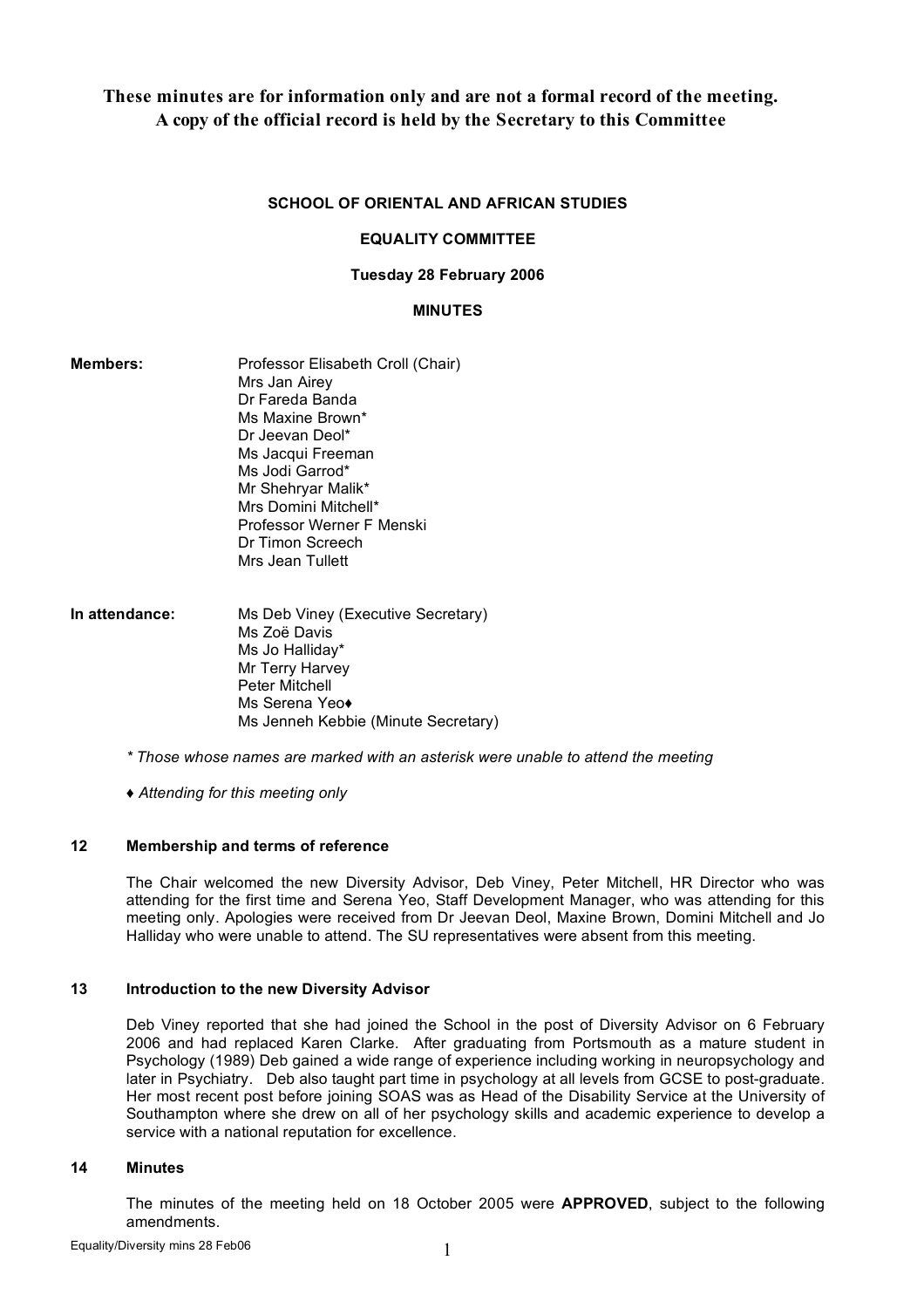- (i) To include Student Union repsresentatives names on the minutes.
- (ii) At minute 5, Impact Assessment fourth paragraph the word 'intersexuality' to be amended to read 'intersexualism'.

Members decided that the first meeting of the Committee for the next academic session would be rescheduled for a later date to accommodate the election and nomination process of the SU representatives on the Committee. It was **AGREED** that the Diversity Advisor and Jan Airey, Academic Services Manager would consult the SU in regard to this and report back to the Committee and the next meeting.

# **15 Matters arising**

## *(i) 'Bringing the School into disrepute' (minute 3)*

The Chair reported that the phrase ' bringing the School into disrepute' [Appendix A], had been brought to the attention of Executive Board on 12 December 2005 and that the 'Board had agreed that the matter be referred to the HR Director to be considered as part of the current ACAS-mediated examination of the School's HR policies, procedures and practices'. The Chair said that once any legal definitions and recommendations had been provided by the ACAS mediated process the matter would come back to Equality Committee to be discussed further at a later date.

## *(ii) Nursery Provisions (minute 6)*

The Committee received an update from the HR Director, Peter Mitchell on the School's current Nursery provisions. He reported that the HR Department had recently undergone a restructuring process and that he, and in particular Domini Mitchell, the HR Manager would share responsibility within the HR department for equality and diversity matters. Domini Mitchell would be working in collaboration with the Diversity Advisor and the Committee in implementing equality and diversity issues, one of which would be the School's Nursery provisions.

The nursery facilities at the Institute of Education were still undergoing refurbishment and would not be available for use until September / October 2006. At present funding for Nursery provision is limited at £14,000 per annum which would not be sufficient to establish crèche facilities. The department was looking into alternative ways in which nursery facilities could be provided, together with who should be targeted to receive any available funding. One of the possibilities could be via 'tax breaks' or the salary sacrifice scheme. Because of the limited resources, the HR Director said that he favoured targeting the lower rate tax payers with the existing £14,000 budget which would include clerical staff and some academics, as higher rate tax payers would benefit more from a salary sacrifice scheme.

It was noted that the Committee would be kept informed on any further progress in due course.

#### *(iii) Library issue (minute 10)*

The Chair reported that concerns expressed by a library colleague and the AUT with regard to the Library had been conveyed at Executive Board and Governing Body 31 October and 9 December 2005 respectively. The Committee also noted that this issue had been referred to the Library's Strategic Review Group. It was **AGREED** that the Committee would await the recommendations and take the matter forward at the next meeting.

#### *(iv) Academic Promotions (minute 7, paragraph 8)*

The Committee received an update from the Diversity Advisor who said Academic Promotions Working Group (APWG) would be sending a revised report to Academic Board at its meeting on 31 May 2006. She explained that the recommendations made at the Equality Committee's meeting of 18 October 2005 *(minute 7, Academic Promotions 2001 – 2004/5)* were outside the APWG's remit and had been referred to the Diversity Advisor. The Diversity Advisor said that she hoped to establish a research project to collect data and would circulate a suggestion on how this could be implemented. This research would then be reported to the Committee and to the School in general.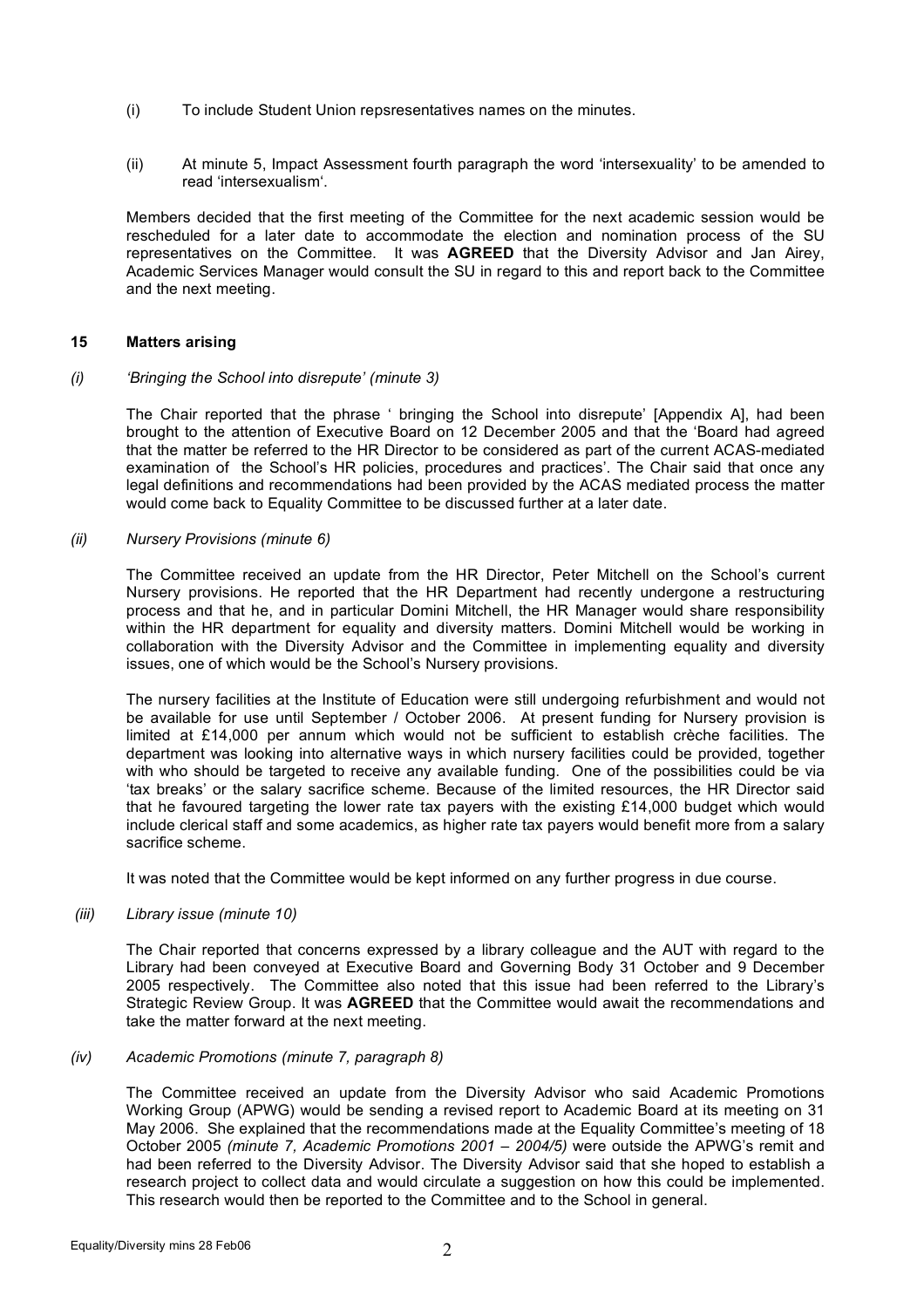The Chair said that it would be important to make use of the Academic Promotions figures from previous Committee meetings and it was **AGREED** that the Diversity Advisor would liaise with Jan Airey, Academic Services Manager and report back at the next meeting.

## **16 Staff Development Monitoring**

The Staff Development Manager, Serena Yeo presented a short report to the Committee on the new database Resourcelink monitoring system. The Resourcelink was centrally organised and would enable the monitoring of those who had attended equality and diversity training sessions. It could also keep a record of all those who had undertaken staff development courses.

Some members of the Committee were concerned that lower graded staffs were being denied access to staff development training courses by their line managers because of concerns about covering their absence. The Director of HR said that if this were the case, staff members should be encouraged to contact the HR department, who would intervene in such cases. The Committee felt that it was important that all members of staff who wished to attend training courses were permitted to do so without having to feel uncomfortable.

The Committee received a report from the Staff Development Manager, Serena Yeo, on staff who had attended equality and diversity training by Faculty, Department and Grade between, September 2004 – January 2006. She said that fewer courses had been scheduled than last year, as there was often a low take up of places therefore it was not financially viable. Although only seven people had currently applied to attend the equality and diversity courses this year, she thought that it was vital the courses remained on the Staff Development training agenda. The Chair suggested that training could be approached by (a) block training with departments and (b) updating / briefing staff members on the forthcoming new equality legislations i.e. age, gender etc

The Committee noted that there was a poor take up on the training sessions by senior academic and Heads of Department (HoDs) staff and the Committee agreed that there was a general need for all staff at all levels to attend equality and diversity training in particular academics and HoDs. The Director of HR said that it was vital that members of staff were made aware of equality issues and that training could be divided into (a) legislative updates and (b) diversity awareness. It was also important that the School recruited good trainers as this would be key to the success of the training. The Committee agreed that this should be taken forward as a question for discussion at future meeting.

The Committee discussed the idea of compulsory equality and diversity training for all members of staff, as it was agreed that staff needed to be made aware of equality and diversity issues in general and of the potential repercussions, both legally and ethically, if they were not implemented. Members discussed whether this should be attended as an all day or half day event. Members felt that whilst a compulsory equality and diversity training session was good practice, not all staff members would take kindly to being made to attend, and as a result could have negative outcomes.

It was **AGREED** that the Staff Development Manager and the Diversity Advisor would work in partnership on ways in which to develop equality and diversity training for staff and that the Committee would await details and feedback from both of them at the next meeting.

# **17 Report of the Equality Committee 2004 – 05 to the Governing Body**

The Committee noted that the Report of the Equality Committee 2004 – 05 to the Governing Body [Appendix B] by Karen Clarke, the former Adversity Advisor had been approved by Governing Body. Some members felt that the report itself did not represent the views of the Committee and that the report was a very general document which did not relay in detail exactly what the Committee had worked on throughout the year. The Committee agreed that it would like to see in addition more detailed statistical data included in future reports.

The Committee **AGREED** that the next report of the Equality Committee to Governing Body should be a more substantial report in terms of content, which would include the production of statistical information e.g. the HESA returns together with recommendations to Governing Body. The Committee also suggested that the report should receive a wider circulation i.e. published on the intranet.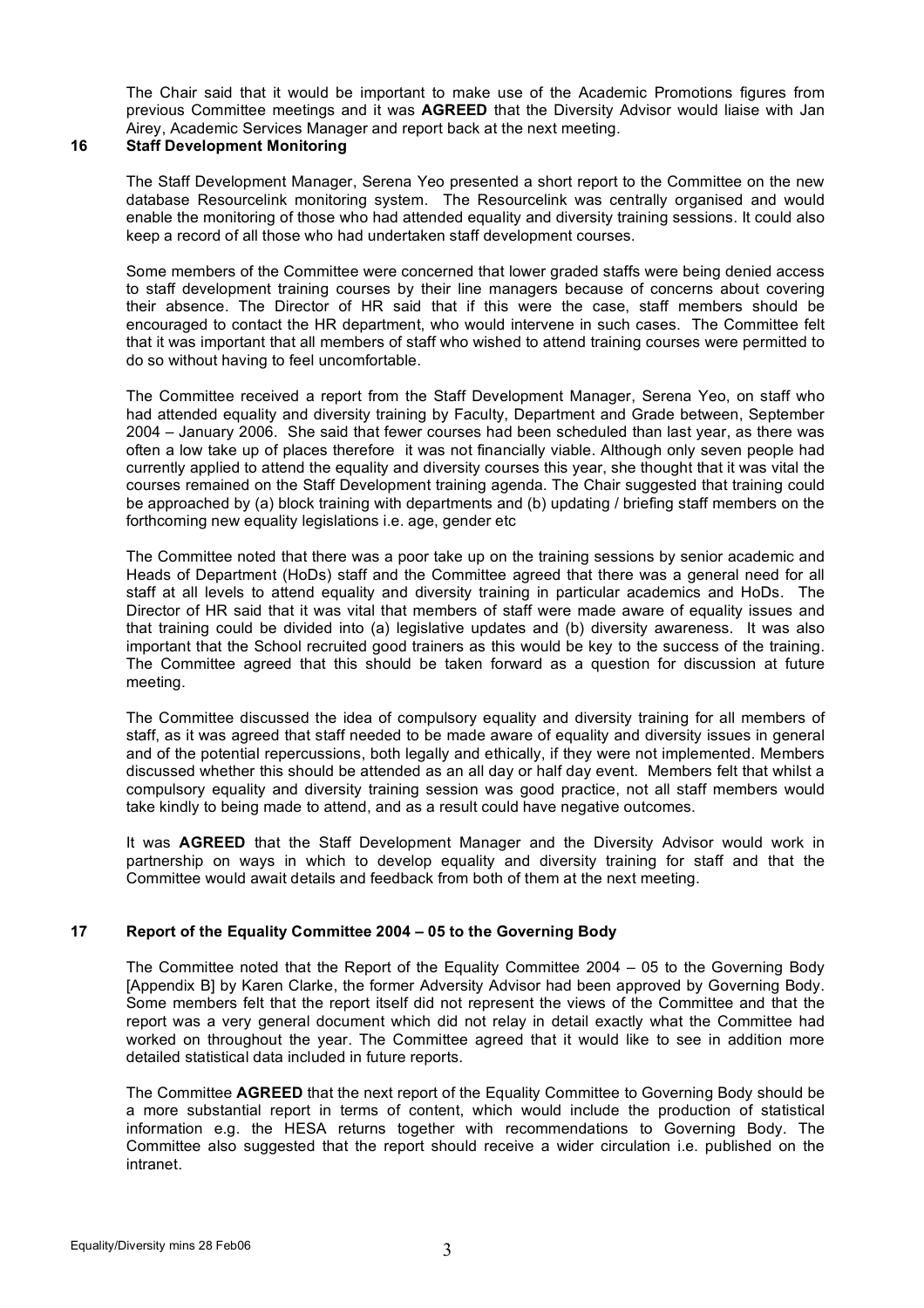#### **18 Impact Assessment Report**

The Chair reiterated disappointment in the 2003/04 Impact Assessment final report. The Diversity Advisor said that the report would be made available to all members of the Committee electronically *(it was subsequently circulated on paper)*. Once read, the Chair asked the Committee to pay particular attention to how the effectiveness of any policies or procedures could be measured.

The Director of HR suggested that it was important to ascertain both more qualitative data and statistical information. This could be gathered and highlighted in a more specific way with an equality audit by which generic processes for a number of policies across the School could be analysed in greater depth and could identify any potential problem areas.

It was **AGREED** that the Report would be circulated to members as soon as possible and feedback and recommendations on the basis of the report would be considered at the next meeting.

## **19 Harassment Policies**

- (a) The Student Policy had been referred back to the Deputy Secretary for further changes.
- (b) The Committee received the Staff Harassment Policy [Appendix D]. The Director of HR told members that the policy had yet to be agreed. It was **AGREED** that the policy would be looked at in greater detail by the Committee at a later date, with the following suggestions and recommendations to be taken into account:
	- 1) Point *4*, 'stalking' to be included as an example of unacceptable behaviour.
	- 2) Point *8,* 'The School expects all senior staff to ensure that this policy and procedure is adhered to at all times'. 'expects all senior staff' should be amended to read 'all staff'.
	- 3) Point 22, at fifth bullet point 'Any other similar incidents'. Sentence to be made more specific.

Members said that some of the issues that could bring about an alleged harassment complaint were debatable and that there was a fine line between a lecturer actively encouraging a student to work hard, which many lecturers regarded as part of their job and a student's perception of being bullied. The Diversity Advisor said that she would investigate the possibility of putting examples of alleged harassment complaints onto the diversity webpage, together with other types of alleged incidents that fall into certain categories and asked committee members to email examples.

The Director of HR informed the Committee that the existing draft policy dated 2003 had never been formally agreed and that at present SOAS did not have a signed, agreed Harassment Policy. The Unison member believed that a dangerous precedent would be set if non-agreed policies were used to investigate a complaint of harassment against a member of staff and questioned whether this practice was ethically correct as the policies had not been ratified.

The Director of HR replied that all the policies had been discussed with both UNISON and AUT representatives and that a non-agreed harassment policy had not been used to investigate an alleged case of harassment. The current case in process had been processed using the Staff Disciplinary policy.

The Harassment Policy had not been discussed at the recent ACAS negotiations. Members asked for more clarification with regard to the criteria of how policies and procedures are ratified. The Director of HR informed the Committee that each time changes are made to any policy it goes back to the start of the process and then has to be agreed by the various Committees together with UNISON and the AUT. He pointed out that if a case of alleged harassment occurs and no current policy exists at the time, the School will normally adhere to the most recent policy available. He informed the Committee that many of the Schools equality policies were in draft form. The Chair said that the process of finalising and signing off policies was an important one. It was **AGREED** that the Committee should receive clarification of which policies are and are not agreed by the HR Director by the next meeting.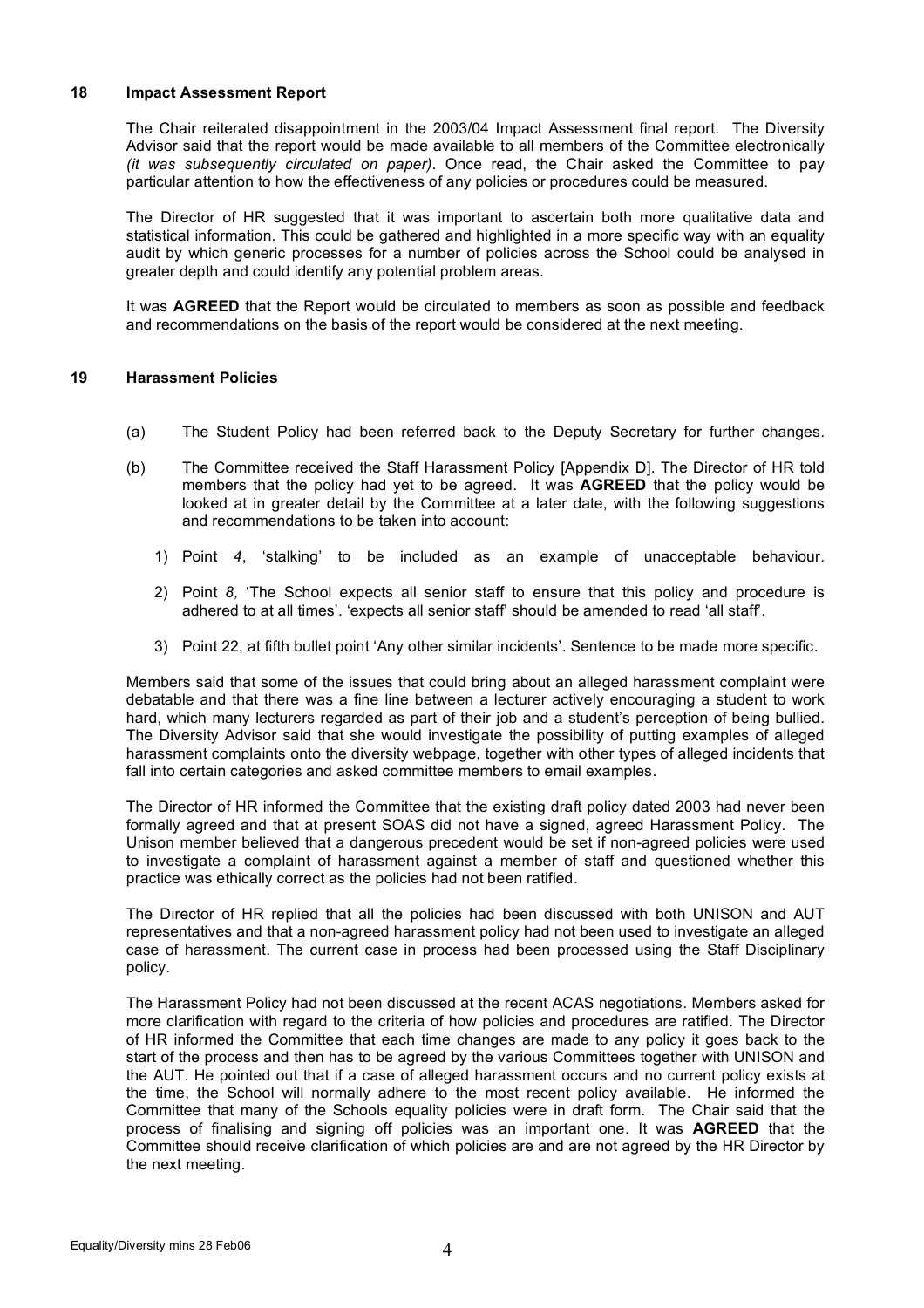# **20 Equality Survey**

The Diversity Advisor tabled a paper giving brief details of the raw results of the Equality Survey conducted last year. She pointed out to members that the results had yet to be subjected to detailed analysis. Areas such as bullying, disability, racism and religion where incidences of alleged inequality appeared to be were areas that would be looked at in more detail. It was **AGREED** that the Diversity Advisor would circulate a detailed report with regard to the survey's findings together with the figures provided and that the Committee would discuss this at its next meeting.

## **21 Incoming legislation in the equality and diversity area**

The Committee received a summary prepared by the Diversity Advisor with regard to forthcoming legislation [Appendix E]. She said that the School had in place a number of policies which addressed equality issues and that these would be reviewed to ensure that they met the requirements of the incoming legislation. She would also propose any amendments and draft new policies as appropriate.

The following policies would be reviewed and or developed.

- (a) Age (to be developed)
- (b) Disability (to be reviewed)
- (c) Gender (to be developed)
- (d) Race / ethnicity (to be reviewed)
- (e) Religion / belief (to be reviewed)
- (f) Sexuality (to be reviewed)
- (g) Transsexualism (to be developed)

The Diversity Advisor informed members that the Disability Equality Scheme would need to be published by 4 December 2006. She would therefore have the first draft ready by the next meeting of Equality Committee. She also pointed out that the Gender equality duty in April 2007 would probably result in an evaluation of all posts for equality of pay.

#### **22 Staff Policies**

The Committee received the proposed new School procedures [Appendices F, G, H I] which had been negotiated at the recent ACAS talks between the School, the AUT and Unison. The Director of HR notified members that the papers received by members were not the most current versions of the documents. The Director HR expressed some concern with how the Human Resource policies had been implemented throughout the years and that this was an area in which the department would be looking into.

The Committee was concerned that staff perceptions of grievance procedures and staff polices as a whole was uncertain. Many members of staff did not complain, which the Committee thought could be as a result of lack of information about the process itself. Members thought it important to provide documentation and information on the policies at all staff levels. The HR Director assured the Committee that if members of staff notified the HR Department of a potential complaint, it would be thoroughly investigated by the Department. Because of the restructuring of the HR Department, this may be easier for staff to do. The HR Director told the Committee that designated teams within the department now dealt with different sections of the School. He said that more information with regard to this would be made available to staff.

Members asked at which point in the disciplinary process would the involvement of the law become necessary and whether the School had an obligation to inform the police of any misconduct by staff members. The Director of HR said that the HR department would deal with any issues of gross misconduct internally and that the School would make an informed judgement with regard to the outcome of the disciplinary process and if necessary would notify the police.